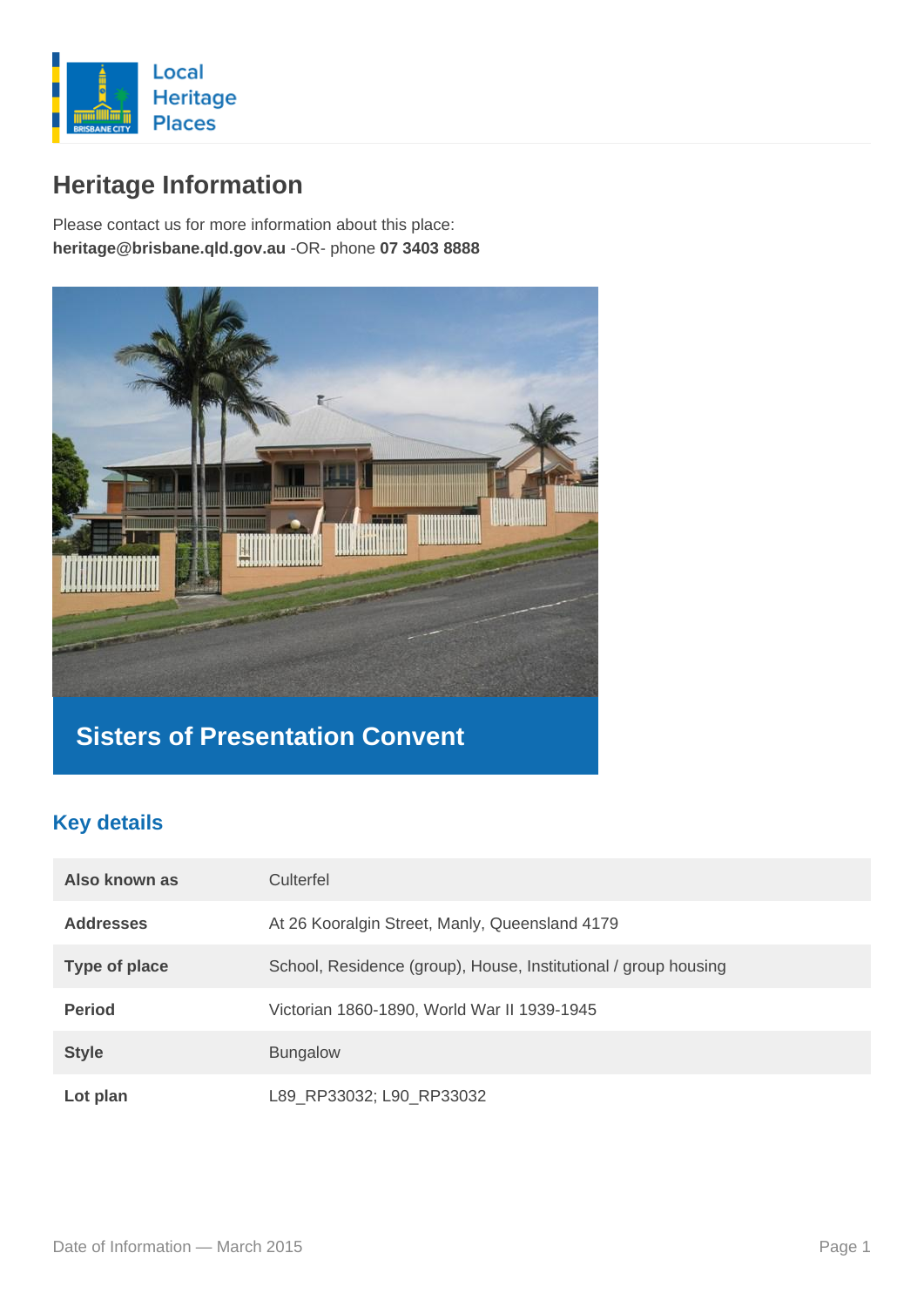| <b>Key dates</b>             | Local Heritage Place Since - 1 January 2004<br>Date of Information - March 2015 |
|------------------------------|---------------------------------------------------------------------------------|
| <b>People/associations</b>   | Francis (Frank) Leo Cullen (Architect)                                          |
| <b>Criterion for listing</b> | (A) Historical; (B) Rarity; (G) Social                                          |

This house was constructed circa 1885 for bank manager James Gibson as a marine residence. It became his permanent residence after his retirement in the 1890s, called 'Culterfel'. The property was sold to John Henry Hart in 1911, a grazier who also used it as a holiday and retirement residence. Transferred to his trustees with power of sale in 1929, it was sold in 1935 to Archbishop James Duhig. Duhig already owned 'Wyvernleigh' across the road and established the St John Vianney parish there in 1930. After alterations 'Culterfel' became home to the Presentation Sisters and their school, which opened in 1941. It continues to serve as the Convent of the Sisters of Presentation.

## **History**

The appeal of Manly as a bayside suburb grew in the 1880s with the subdivision and sale of the 151 acre 'Manly Beach Estate'. The estate was also known as the 'Wyvernleigh Estate', after a residence which had been constructed there. Bank manager James Gibson was the first registered purchaser of allotments in the estate in 1882, and his purchases included this site, fronting Dallie and Waterloo Streets (now Oceana Terrace and Kooralgin Street). He added surrounding blocks to his holding in 1883 and 1885. During that time Gibson also had a marine residence constructed on the site. By 1885 the Queensland Times, Ipswich Herald and General Advertiser was calling attention to a sale of Manly Beach Estate allotments 'in close proximity to the marine residence of our well-known townsman, James Gibson, Esq.' Gibson's house was included in the 1887 estate sale maps, opposite 'Wyvernleigh'.

Gibson's house 'Culterfel' was one of the first seaside holiday houses constructed in Manly. As manager of the Ipswich branch of the Bank of New South Wales, Gibson and his family primarily resided in Ipswich, but took their holidays in the Manly house. The demand for bayside holiday houses accelerated in the late nineteenth century, as wealthy Brisbane residents took advantage of the opening of railway lines to Brisbane's bayside suburbs and an economic boom, to create vacation and retirement homes. Most of this development occurred at Sandgate and Shorncliffe, with growth at Wynnum and Manly following in the twentieth century.

Gibson had built 'a mansion worthy of the site', according to an 1887 advertisement in the Queensland Figaro and Punch. 'Culterfel' faced the bay, with verandas to take advantage of the view. It was slightly less elevated than 'Wyvernleigh' but its position was still considered 'one of the best on the shores of Moreton Bay,' with an 'unobstructed and extensive' view.

Gibson and his wife became the permanent residents of 'Culterfel' on his retirement in the early 1890s. After the death of his wife in 1898, Gibson removed to Brisbane and leased the Manly property, which included stables, a coach house and gardens. 'Culterfel' briefly became a boarding house in 1909 and 1910 before Gibson's death in 1910. The property was then sold to John Hart, a Blackall grazier. Hart followed Gibson's example, initially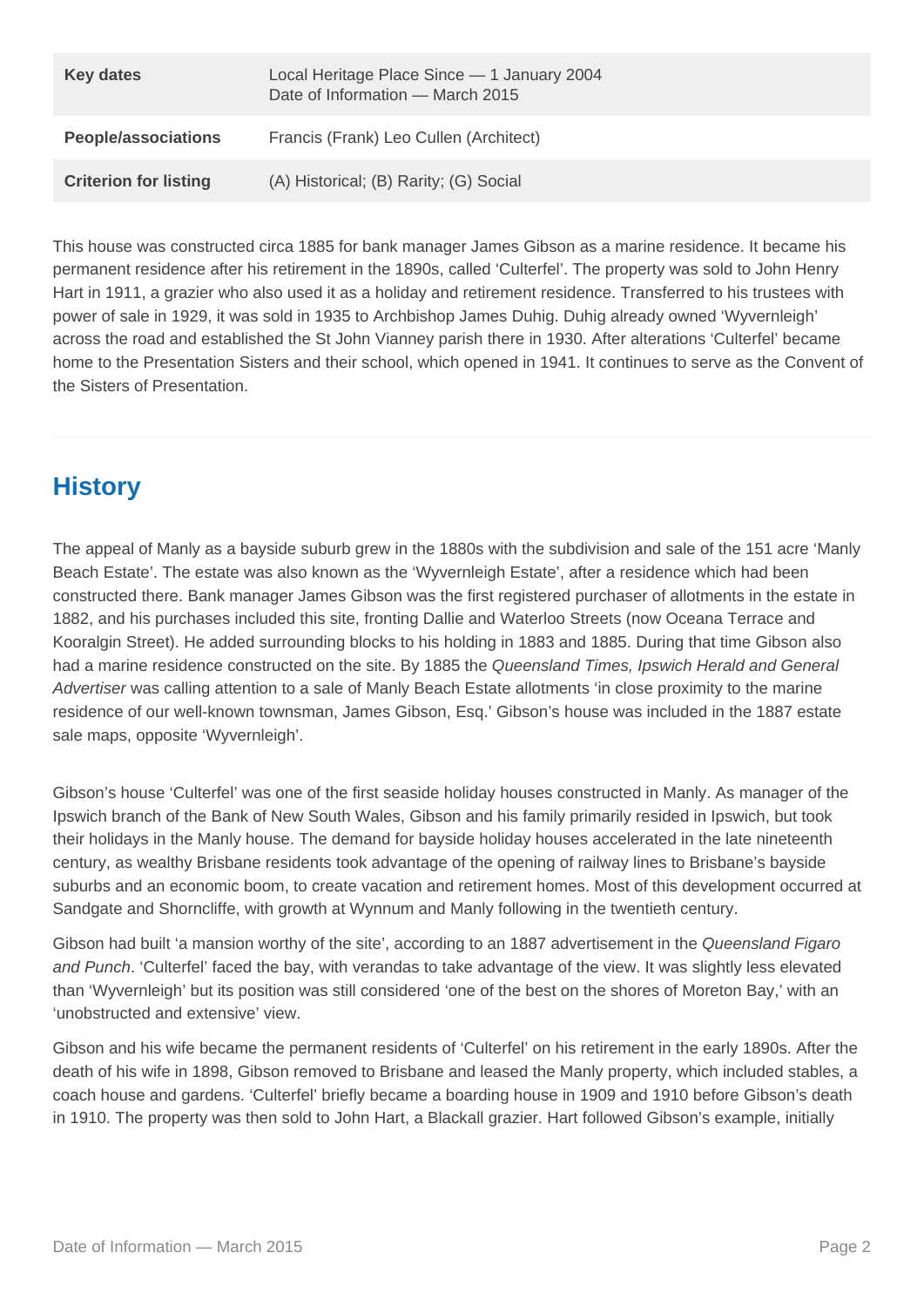using 'Culterfel' as a holiday residence but later retiring to the property with his wife. The Harts took an interest in the local community, joining clubs and providing the house to host the Manly fete in 1912 and Green Island Scheme meetings in 1920. The house was also used as security for a significant loan of £50,194, which Hart took out in July 1920. The mortgage seems not to have been related to 'Culterfel' itself; Hart owned large holdings in western Queensland and the mortgage may have been associated with these. In the late 1920s the Harts removed to a residence in Ascot. The Hart Estate at Manly was offered for sale in 1927, and Hart died a year later in 1928.

'Culterfel' and its land, including lots 64 to 69 and 89 to 90, was purchased by Brisbane's Roman Catholic Archbishop James Duhig in December 1935. Following his appointment as Co-adjator in 1912 and Archbishop in 1917 Duhig planned immense and unprecedented growth within the Church. Over one hundred Roman Catholic churches were constructed in the Brisbane Archdiocese between 1912 and 1928. As part of this growth scheme Duhig purchased large old estates in and around Brisbane, modifying the houses and adding to the sites churches, schools, convents and presbyteries. These included 'Folkstone' in Bowen Hills (Our Lady of Victories Catholic Church, 1925), 'Mount Margaret' in Wynnum (now Nazareth House) and 'Wyvernleigh', across the road from this property.

Manly was ripe for Duhig's investment, with a growing population but a shortage of Catholic places of worship and education. Wynnum was the nearest worship centre for Manly's Catholic residents, with a church for Sunday services and the Sisters of Mercy's convent school providing non-secular education. It was not until Duhig purchased 'Wyvernleigh' in 1925 that a church was proposed for Manly. In 1930 the St John Vianney parish was established, 'Wyvernleigh' was demolished, and a presbytery erected on the site in 1936. 'Culterfel' also played a role in this progress. Although title to 'Culterfel' did not pass to Duhig until January 1936, the Archbishop appears to have taken possession of the house early, with 'Culterfel' becoming home to the parish priest, Rev Father Butler, in 1930. The lower level of 'Culterfel' was reportedly used as a mass centre pending the completion of the presbytery on the former 'Wyvernleigh' site. The house was also used for the parish's social gatherings, holidays for poor children, and a wedding breakfast was held on the veranda in 1931. However, the parish's use of 'Culterfel' appears to have declined over the course of the 1930s, after the presbytery and a church hall were built on the 'Wyvernleigh' site.

In 1940 'Culterfel' was remodelled to provide a seaside convent for the Presentation Sisters. The alterations, which cost around £1,700, are likely to have been undertaken by architect Frank Cullen. Cullen trained with Hennessy, Hennessy and Co and ran an architectural firm with Desmond Egan from 1937 to 1941. He was also the Archbishop's nephew and was responsible for the design of many interwar and postwar Catholic buildings, including the presbytery for the 'Wyvernleigh' site (1936), alterations to Mount Carmel Convent at Wynnum (1940), the second section of the Villa Maria Hostel (1940) and extensions to St Joseph's Nudgee College (1950s).

The property was transferred to the Roman Catholic Diocese Trustees on 14 January 1941. Twelve days later, the St Philomena's Convent and School was blessed and opened by Archbishop Duhig. It was home to the Order of the Sisters of the Presentation (or Presentation Sisters), who had arrived in Queensland in February 1900. The order focused on outreach, particularly education, and the Sisters established schools and convents in Longreach and central Queensland. Schools in Brisbane followed, including St Rita's Convent School in Clayfield which opened in 1926, and the Church of Christ school in Graceville in 1937 (now Christ the King Catholic Primary School). A Catholic school for

Manly was foreshadowed by Duhig in 1930, and one of the order's Queensland pioneers, Mother Ursula, helped select the Manly site in September 1940. Oral history suggests that the Sisters had moved into the Manly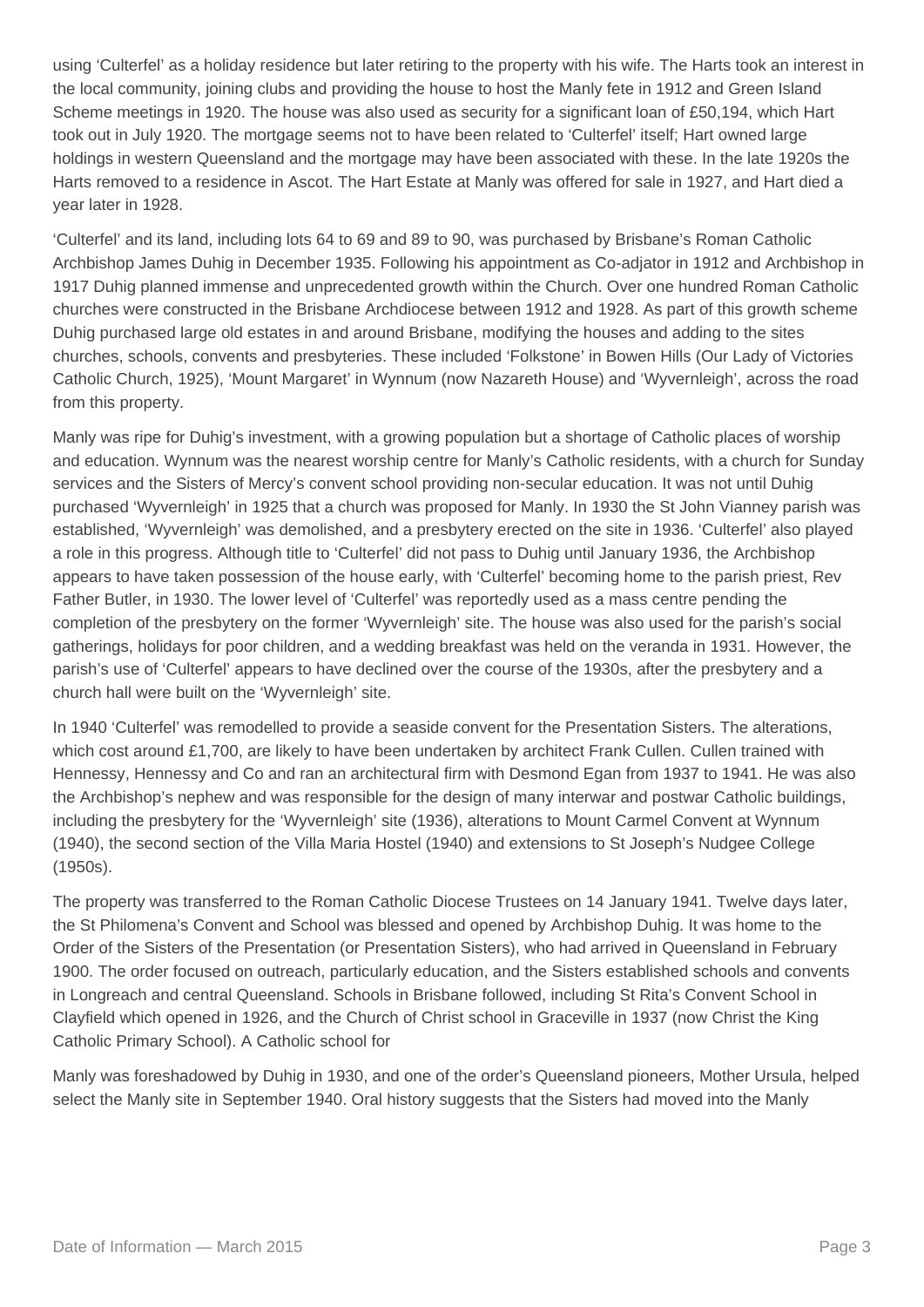convent in December 1940, and the Catholic Leader of January 1941 stated that the Presentation Sisters were seeking school enrolments. The Sisters conducted the school from the convent site, opening with just over 80 students. The school was renamed St John Vianney's Catholic Primary School and moved across the road to a purpose-built schoolhouse in 1953.

The Convent and its land were transferred to the Order of the Sisters of the Presentation in Queensland in 1959. The coach house, which stood along the Oceana Terrace frontage, was converted into a laundry and offices. A garage, chapel and aged care accommodation were added to the site in the 1970s and 1980s; these buildings are not included in the heritage overlay. The site continues to be owned by the Corporation of the Trustees of the Order of the Sisters of the Presentation in Queensland.

### **Statement of significance**

#### **Relevant assessment criteria**

This is a place of local heritage significance and meets one or more of the local heritage criteria under the Heritage planning scheme policy of the Brisbane City Plan 2014. It is significant because:

#### **Historical**

CRITERION A

The place is important in demonstrating the evolution or pattern of the city's or local area's history

as one of the first large holiday residences built in the Manly area in the nineteenth century.

#### **Rarity**

CRITERION B

The place demonstrates rare, uncommon or endangered aspects of the city's or local area's cultural heritage

as a rare surviving example of a large nineteenth century holiday and retirement residence built in Manly.

#### **Social**

CRITERION G

The place has a strong or special association with the life or work of a particular community or cultural group for social, cultural or spiritual reasons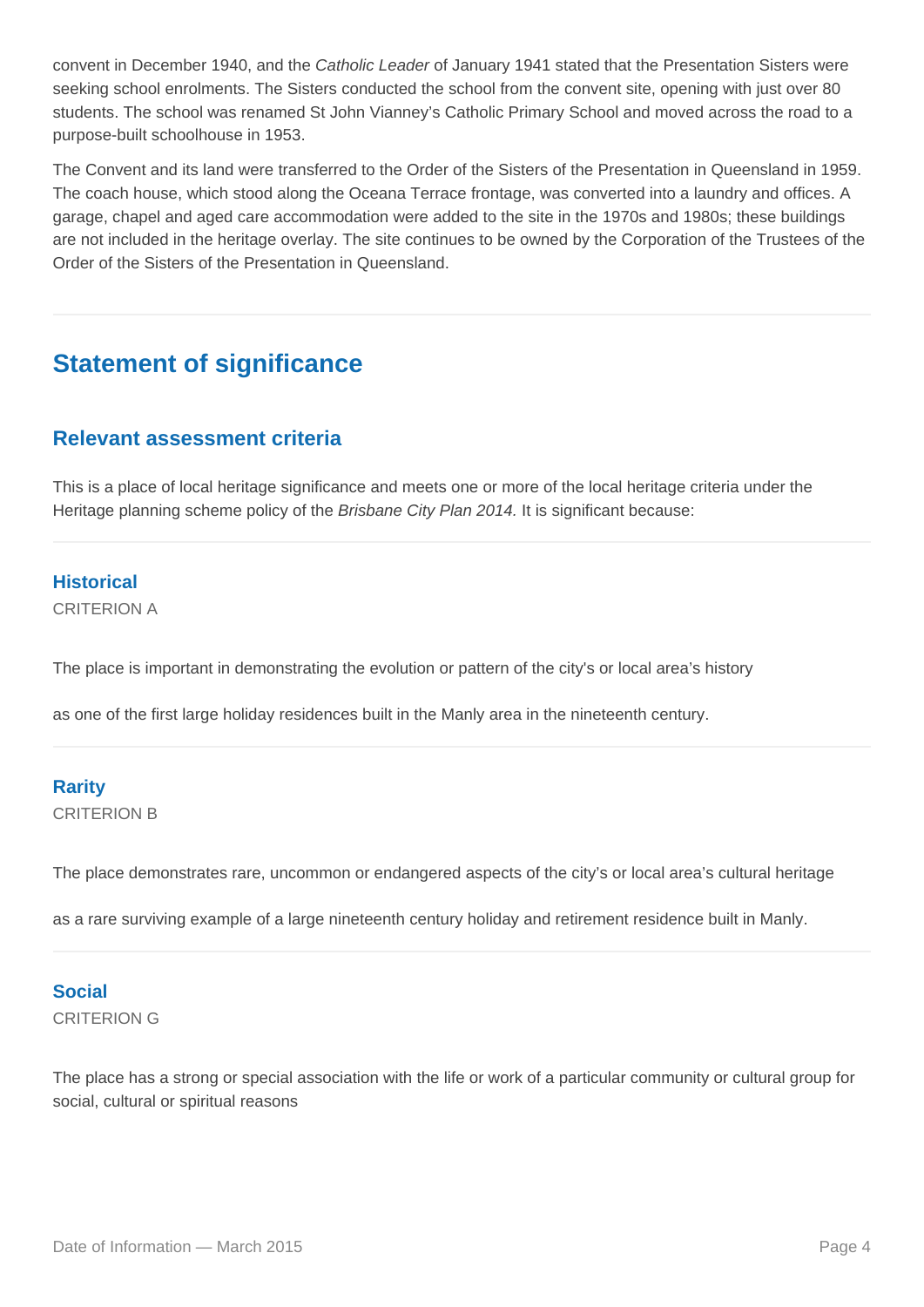## **References**

- 1. Department of Environment and Heritage Protection, Entry on the Queensland Heritage Register, Our Lady of Victories Catholic Church [601585]
- 2. Department of Natural Resources and Mines, Queensland Historic Titles
- 3. Brisbane Courier, Catholic Leader, Courier Mail, Longreach Leader, Queensland Times Ipswich Herald and General Advertiser, Queensland Figaro and Punch, Western Champion, 1883-1945
- 4. Brisbane City Council, Building Cards and Registers of New Buildings, 1936-1941
- 5. Brisbane City Council Department of Works Detail Plan No W 44
- 6. Brisbane City Council, City Architecture & Heritage Team, heritage citations
- 7. Brisbane City Plan 2014, aerial photographs 1946, 2012
- 8. Estate maps, Manly Beach and Wyvernleigh, 1883, 1887
- 9. History of the Presentation Sisters in Australia (website)
- 10. History of St John Vianney's Catholic Parish (website)
- 11. History of St John Vianney's Primary School (website)
- 12. Rev A Nolan, History of the Manly Parish (notes from the South Moreton Bicentennial Historical Collection)
- 13. Mervyn N Beitz, From Mangroves to Moorings

### **Copyright Brisbane City Council**

**Note:** This information has been prepared on the basis of evidence available at the time including an external examination of the building. The statement of significance is a summary of the most culturally important aspects of the property based on the available evidence, and may be re-assessed if further information becomes